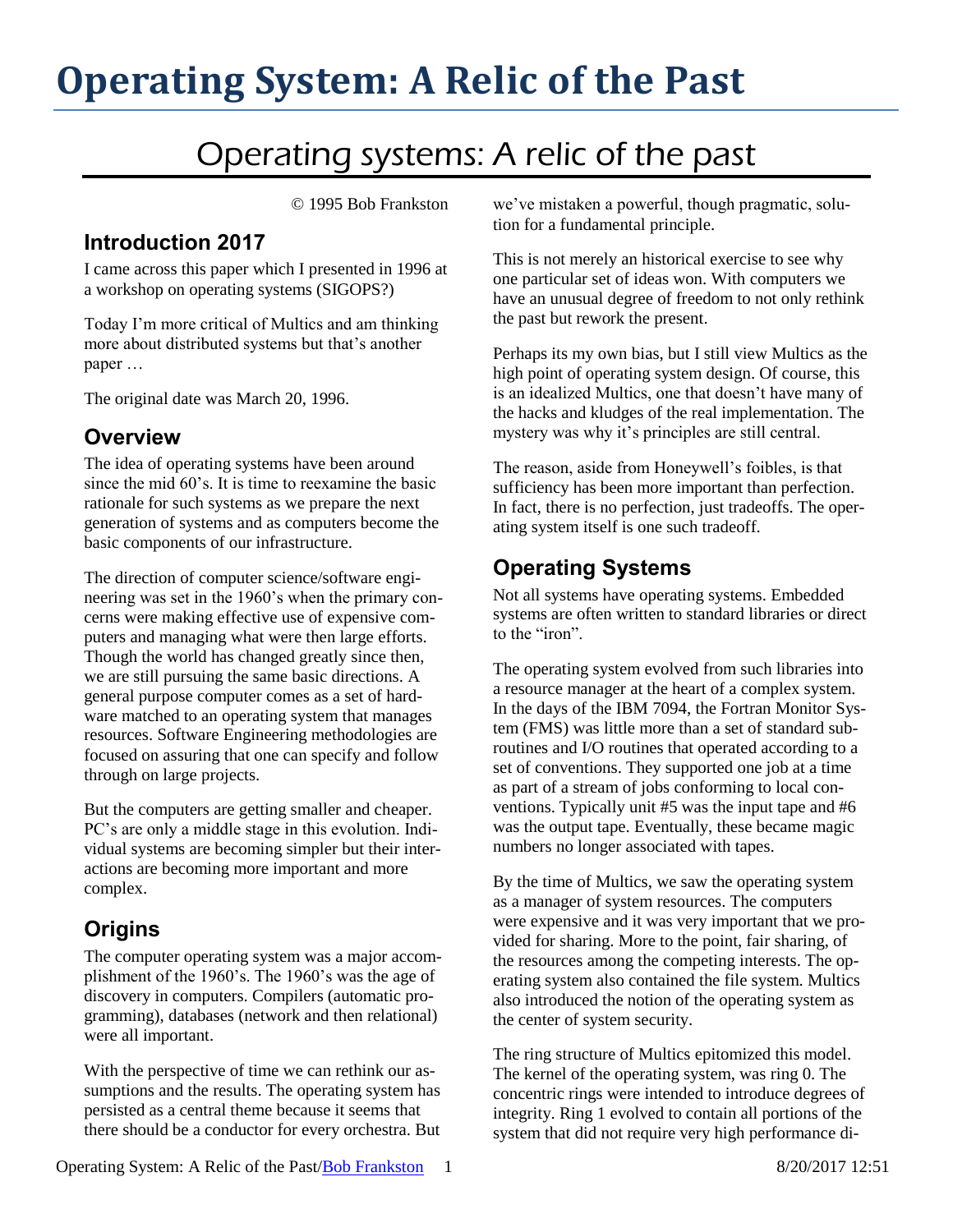rect access to the hardware. All user programs were run in ring 4. And then things stalled.

The fundamental model assumed a large system managed by a trustworthy systems manager with software provided by the systems supplier. The ring structure was to support the system database services and eventually third party systems. But problems started to appear.

One was the concept of a security kernel which added incentive to the idea of simplify the operating system to its basics so that it could be understood. This was also considered important for reliability. The file was, once central, was reduced to some basic disk management functions with the rest of the system being moved to outer levels. Interestingly, OS/360 didn't even have a file system initially, just some optional cataloging. Multics at the high end and RSX-11M were systems that separated naming of files from managing their on-disk structure. Files had a unique id or a disk block id.

The notion of rings ran into trouble when the simplifying assumption of a central authority gave way to the need to support mutually suspicious subsystems. A third party database manager could not be trusted unfettered access to all of the user's environment.

Security has stayed important but a poor step-child of operating systems since it was simply not important within small groups. Fundamentally complex, heavyweight, secure operating systems were artifacts of expensive mainframes domiciled in computer rooms.

Minicomputers were not the first small systems. We had process control computers and other specialty systems. But RSX, Unix and other operating systems represented the generation of minis that succeeded the mainframes as shared computer systems. Though much much cheaper than mainframes, it was still important to share the systems. The operating systems for these machines were similar to the ones on the mainframes. A big difference was that there was a priority on pragmatism than perfection.

Unix is central to this generation though it didn't reach full maturation until the 1980's and is continuing to evolve to the 90's.

#### **Enter the PC**

PC's evolved from chipsets with little software. While the CP/M machines were imitative of the earlier minicomputers, the game computers like the Apple ][ lacked such amenities. They either ran basic on the iron or had small monitors to assist in writing simple applications. For those of us who wanted to deliver capability, this was fortuitous. Though well versed in operating systems, we also had experience with earlier, smaller systems and specialty hardware. If we could write operating systems, we could write applications that did the same things themselves.

Much more important was the realization that the user's didn't care what was going on inside the system, what mattered was whether they could make the machine do what they needed it to do. If the operating system were convenient then we'd use it, if not, then we would ignore it and, if necessary, work around it.

Since the Apple ][ and its ilk were sufficiently popular we could afford to write to the standard iron. We wrote directly to the screen. We wrote directly to the disk controller. Actually, calling it a disk controller was giving it credit, it we had to do nearly all the encoding and processing ourselves.

As the PC evolved, we got more and more services provided. But those of us who kept to the notion that the user experience was paramount would pick and choose which of these services we would use and which we would work around.

The Abort, Retry, Ignore message separated the pros from the amateurs. The pros took responsibility for handling all eventualities and the amateurs just used the standard C-language I/O packages which placed the burden of handling contingencies on the users.

The Macintosh graphics system was not an operating system. Rather, it was a graphics toolkit coupled with libraries to simplify conforming to the systems conventions. The early Macs didn't even have a file system – just utilities for dealing with the disk. The Mac was a distillation of experience with both the Apple ][ and the Xerox Alto..

Microsoft Windows was also originally conceived as a graphics library with some capability for running applications as a successor to the DOS command processor or shell. But it struggled for acceptance because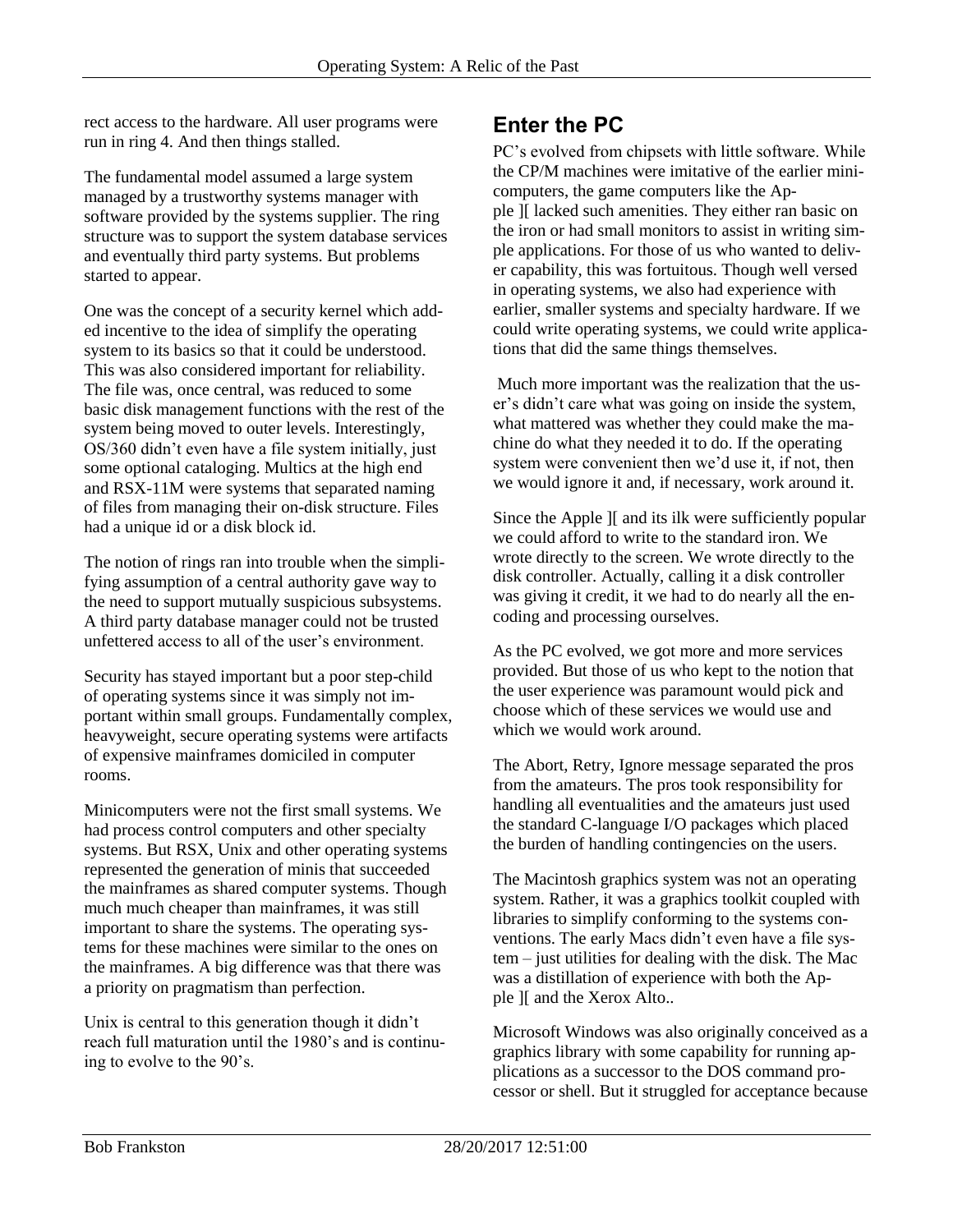the applications were king and the overhead was simply too much for the needs of the application. It wasn't until the 1990's when memory prices were low enough and the systems were fast enough that it found acceptance. But Windows 2 was little more than the Excel system. One would only run Windows for a limited number of applications.

It was only with Windows 3.1 that the system ran DOS applications sufficiently well and provided a modicum of concurrency that it caught it on. It was only then that the power of a common interface and integrating environment was able to assert itself. Only when it enhanced the applications did people use Windows.

Windows/NT is, in many ways, a great operating system, but it is struggling against Win95 because the latter makes the pragmatic tradeoffs in favor of supporting applications. 95's tradeoff of usability against integrity is a powerful advantage.

But both are facing a battle for survival as we continue to evolve our systems. The PC has grown far larger and more complex than any mainframe from the 70's and has lost its raison d'être.

We already see this happening within the PC as interactions between components dominates the basic systems services. We cling to the notion that the operating system is at the center as all the activity goes on around it and between systems. Yet we are still building systems as if these are just minor extensions to the current structure.

We have lost sight of the fundamental idea that the operating system is merely a set of conventions that we abstract from common practices and there is nothing fundamental. This is acceptable as long as there is enough slack in the system to allow for it and as long as the complexity doesn't overwhelm the architecture.

## **Exit the PC**

The PC is facing two fundamental threats and a myriad of smaller ones. The two top issues are complexity and overhead. These are closely related and are replays of the demise of the minicomputer. It is also exciting whenever we get a chance to rethink and restart.

This is occurring as computing itself becomes the fundamental building block of our infrastructure. Not computers, but computing or intelligent systems. This involves creating many interacting systems. But we have no notion of how to make these complex interactions scale.

The solution is then to do what we know how to do for now and revel in the present. The key elements include:

- $\Rightarrow$  **Iron.** Really silicon, but the metaphor of going directly to the underlying layer is important. We can build chips for specific applications at the cost of \$1 when the memory alone to support an operating system can be 100 times as much.
- *Digital Connectivity.* We are no longer just dealing with systems in isolation. More important these systems do not have any central administration nor common benevolence.
- $\Rightarrow$  **Imperfection.** This is a vague notion but important. We can't assume that we are building upon well functioning layers. We can't even assume layers. Instead each element must take responsibility at each level to assure it is delivering what it promises. Conversely, we have learned it is important to allow the consumer to choose a lower quality of service than assuring perfection in every element since doing so is expensive and ultimately futile.

The most important lesson to learn is that we can and should be able to discard the comfort and overhead of the operating system and reinvent the services we need. We need to reexamine some of the basic gospel of computer science:

- $\Rightarrow$  **Reusability.** It is better to build out of existing pieces than to create new ones every time. But this notion easily goes awry when the effort involved in assuring reuse overwhelms the cost of rebuilding. Consumer electronics provides great lessons in the advantage of just replacing entire systems than reusing pieces.
- $\Rightarrow$  **Layering.** Breaking problems down into simpler elements is a powerful technique for building systems. After sufficient experience we develop a set of conventions that allow arms length cooperation.. Out of this arose the notion of the operating system API. What is lost is the notion that these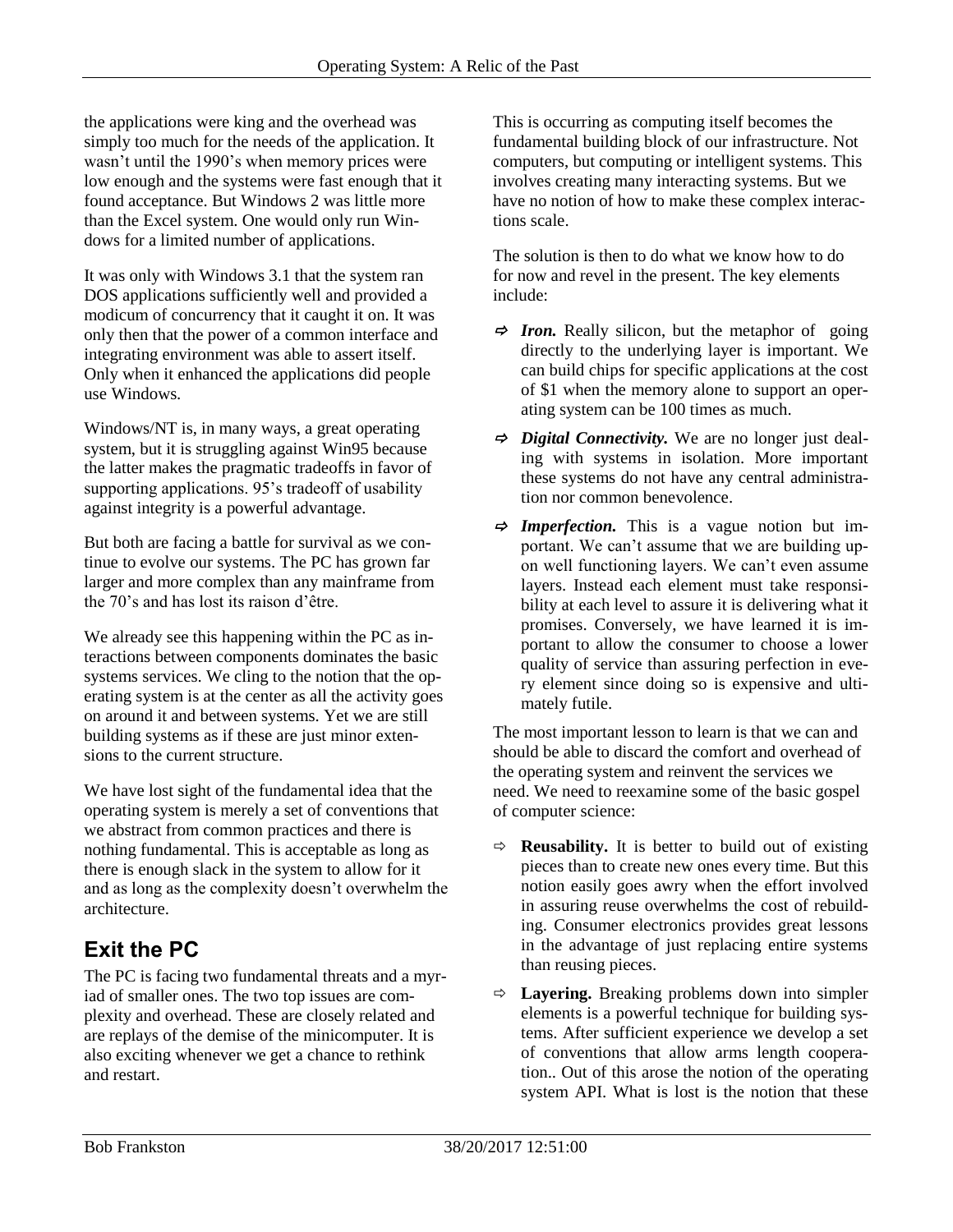API's must be renegotiated as the circumstances change. A network is not simply a remote disk drive.

- Networks represent very different semantics from a local disk reference. Not only are there additional failure modes that should be handled, notions of performance and delay don't even have analogs when dealing with a local disk drive. When we take this into the wireless domain, the lie is put to the test and fails miserably. Yet we continue to model network as simple extensions of the local system. This only touches upon the complexities introduced by networking among mutually suspicious systems.
- $\Rightarrow$  **Uniformism.** The purpose of layers is to try to provide a uniform basis upon which to build our applications. But it is often the idiosyncrasies of each system that make the system what it is.

We also need to question the scope of specific techniques and paradigms. These do represent good practices but can readily become dogmas.

- **Objects.** Objects are a good technique for encapsulating methods and instances as unit. They are a nice way of structuring systems. Like other forms of layering they can serve as an internal structuring tool and, to a limited extent, as a way to codifying arms length relationships. Objects go beyond layering in that they are more independent of underlying systems and have relationships among themselves and isolation between themselves. This leads to complex interactions.
- With objects, we take the dangers of layering the lies and misrepresentations – and multiply them as objects build upon other objects as both layers and peers. Without oversight, these relationships drift apart as in a whispering chain. Adding the notion of distribution, implicit networking, creates a volatile mix that is likely to explode or simply fail.
- **Minimal Kernels.** These are still operating systems but the foist the blame onto the applications by declaring all the service subsystems to be outside the kernel. This isn't necessarily bad but neither is it necessary good. It attempts to preserve the notion of a standard environment into which one can load applications. An alter-

native is to statically link systems together rather than relying on the dynamic environment of the kernel. Key to this is the merging of the embedded system and the general purpose system. The embedded systems come to the fore as hardware becomes a trivial part of the cost of systems. This is not to say that the notions of operating systems are obsolete. But it is as knowledge rather than code that they survive.

- $\Rightarrow$  **CPU Centricity.** Just like a car might be characterized by its horsepower, a computer is characterized by its CPU. We need to identify systems of cooperating components as the entity that is important. This goes beyond the notion of the network as the system since we are not positing the form of cooperation and can reduce the network complexity and scope in these systems.
- $\Rightarrow$  **Paging.** Generally paging is used to give the user the illusion of having more physical memory than there really is. Hence the term virtual memory. As long as there was sufficient memory to keep a working set in real memory, the illusion could be maintained. The problem is that as systems become more complex more and more components are required to maintain the user interface (as well as support other functions). If these aren't used constantly they will get displaced by more active components. But when one shifts tasks, the system goes into a frenzy of paging in order to bring in the main components, each of which has responsibility of a small portion of the user interface that must be repaired at each change.
- $\Rightarrow$  **Secure systems.** Users have physical possession of much of their devices and much of the infrastructure. The idea of a security kernel is meaningless. We can have some security in parts of the infrastructure. Encryption allows some degree of security for information in insecure systems. As the infostructure becomes more important integrity and security of data become more important. But we can't rely on naïve notions of secure kernels and trusted packages to deliver on these needs. The mechanisms must be robust and assume both technical and human error as the norm.
- $\Rightarrow$  **Software design methodology.** Obviously the idea of doing a design is not bad. What is bad is the assumption that one can design a system as a whole and then implement it. At the same time as we take more responsibility for an entire system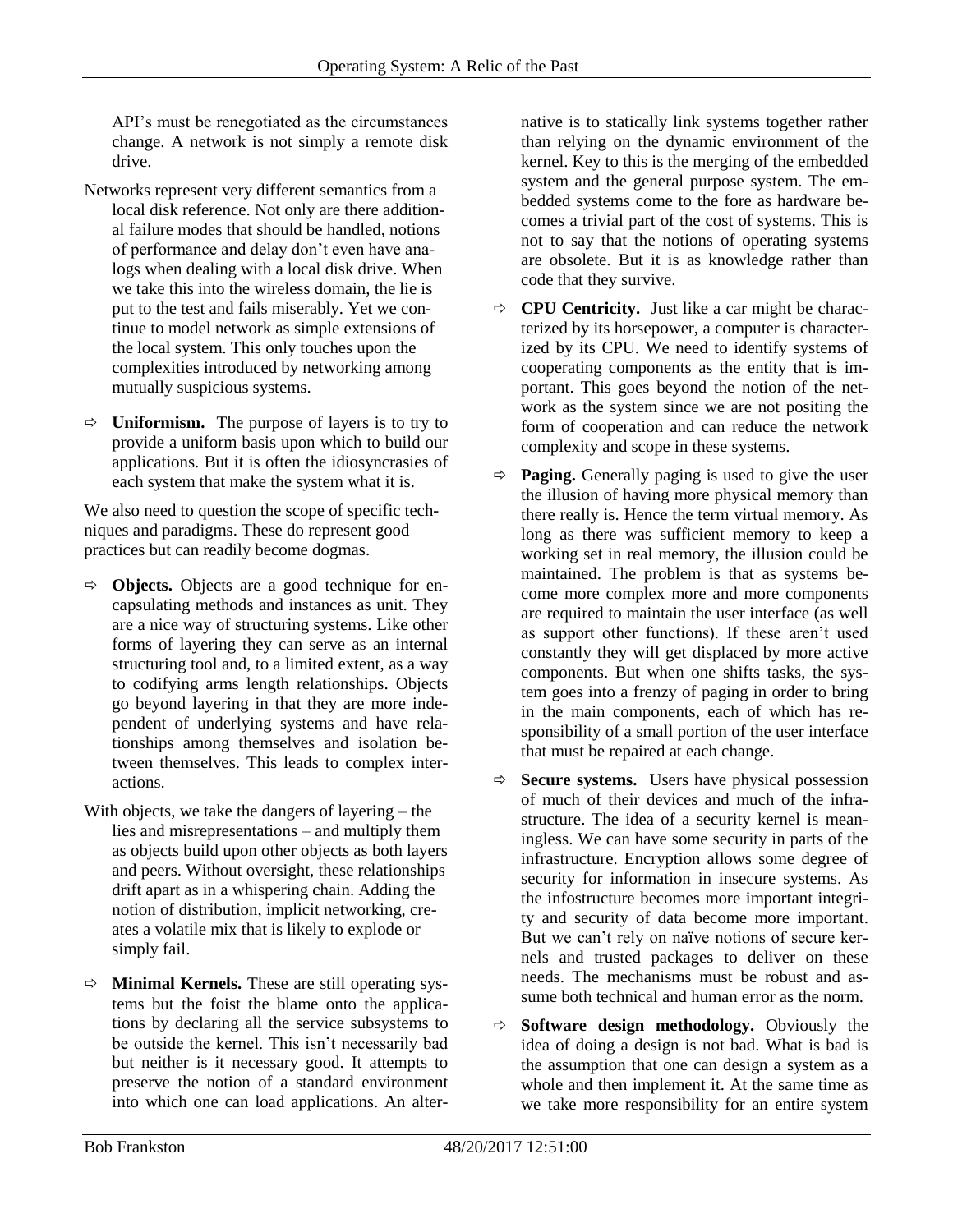including the silicon, we have less control of the environment in which it runs. We are incrementally adding capability rather than building entire systems. Of course, we really don't have any idea how to do this.

- **Messaging and signaling.** Sending messages between systems is a standard way of building cooperating systems. An alternative is a shared environment. This sharing is really one of common representations and ability to reconcile differences. These is the basis for more robust cooperation since it provides a mechanism for repairing damage and limiting drift. It must occur between cooperating systems at whatever level they operate. It is not necessarily a uniform capability though common techniques can be used.
- **Trust and reliability.** These are at the heart of how computers have differed from other appliances. We have had the luxury of factors of a trillion in scale. We are now at the limit of the complexity of interactions compounded by the distributed authority that frustrates the ability to assure proper behavior even if such behavior was well-defined.
- $\Rightarrow$  **Common purpose.** We don't really have the luxury of designing a system as a whole. Not only are there the software design issues and trust issues, we are writing application in a real world of disparate parties, with little in commone. The ability to add function quickly and incrementally will win over a full blown design that doesn't add sufficient additional value and will win over a design that requires too much cooperation between competing parties.
- $\Rightarrow$  **Error messages.** It does little good beyond frustrating the user to report that something has gone wrong. Add the words "fatal" is just an attempt to heighten the user's anxiety and bring on a heart-attack. Once the user is dead, the actual system failure becomes less important. Rather than reporting errors, we must report solutions – what should or can be done to resolve the problem. This is nontrivial because the explanation must be tailored to each user and each situation. A failure of a network server means that the system administrator

### **What to do?**

#### Simplify.

I've always been a skeptic of the *less is more* school. After all, we had these powerful engines that could do just about everything. I've always enjoyed pushing operating systems and tools to their limits. But we must discard these as training wheels and face the hard problems of building the new infrastructure. We must be well versed in the old techniques and learn the new ones.

The irony is that the world is going more and more to cooperating systems of intelligent devices. But it is doing so only as fast as we can deliver. And we need to face up to what we don't know how to do.

These comments about what we can do are only the barest starting points. The main point in this particular essay is that operating systems are not the magic answer. It is important to pursue these ideas in much more detail but that's not the purpose of this overview.

- *Build simple intelligence devices.* The notion of simple given that we can place the equivalent of an early PC on a single chip has grown. But just like PC's freed us up from the need to assure full utilization of all the hardware, these new devices needn't do more than one or, at best, a handful of functions. A watch with the power of a PC is given to three year olds as a reward for buying a cheeseburger and no one mourns if it's lost by bedtime. Instead of reusability build for function. If one is building a golf watch, make it have a golf scoring button and color it green and use a different watch off the course.
- *Build in simple cooperation*. We can design some simple protocols for cooperation and evolve them over time. This is the secret of the Internet. Perhaps the golf watch can transmit scores to the PC but it doesn't need to be your digital communicator since you've got a phone in your pocket anyway and don't want the weight on your wrist.
- Assume failure. It is normal for systems to fail. You should expect that services you call upon are unreliable. You should depend on what runs locally and be able to survive failures as minor annoyances. Do not do any nontrivial error recovery since the interactions between failures are major sources of untestable failures of their own. Better